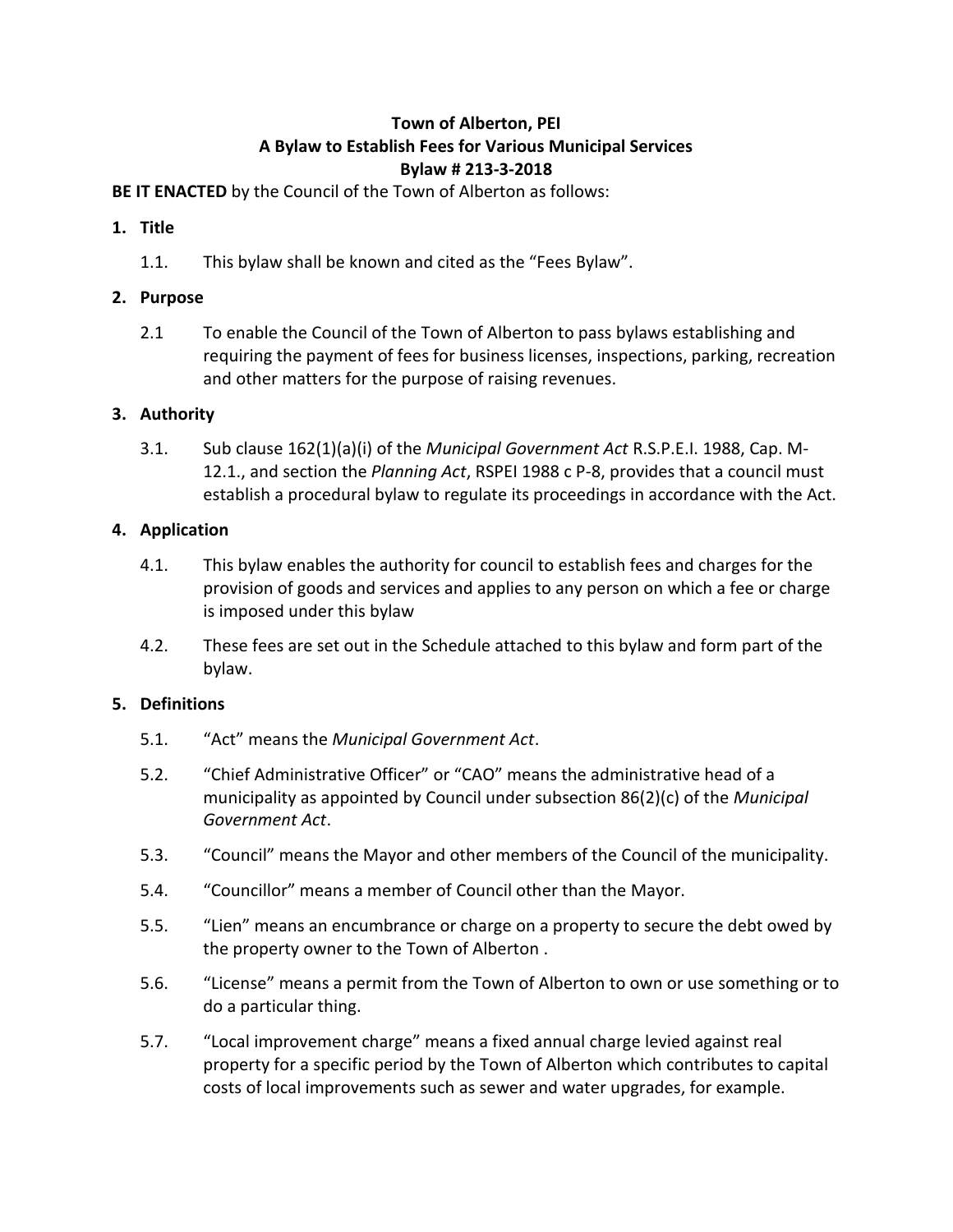### **6. Establishment of Fees**

- 6.1. The Town of Alberton hereby establishes fees to be charged for inspections, parking, recreation and other matters, in accordance with the Act.
- 6.2. The Town of Alberton will charge fees that are higher for persons or businesses that do not reside or maintain a place of business in the municipality (clause 182(c)(ii) of the Act), where so outlined in the Schedule attached to this bylaw.
- 6.3. Council may revise fees at any time by resolution if required, in accordance with section 135 of the Act, and shall ensure that the relevant Schedule to this bylaw is updated.
- 6.4. The fees set out in the Schedule to this bylaw are subject to the Harmonized Sales Tax (H.S.T.) where applicable.
- 6.5. In addition to the fees established in this bylaw, the Town of Alberton may also establish fees in other bylaws where those fees are specifically related to the matter addressed in that bylaw.

## **7. Collection of Fees**

- 7.1. The Town of Alberton may take into revenue deposits and investments, any charges for the operation of a service or municipal utility under the control of Council and any other funds the municipality may acquire pursuant to this bylaw or any other bylaw establishing fees, in accordance with section 162 of the Act.
- 7.2. The fees and charges set out in the Schedule to this bylaw shall come into force and effect on the date of passage, unless otherwise specified.
- 7.3. All fees charged in accordance with this bylaw are owing at the time of the service, or as otherwise outlined in the Schedule to this bylaw.
- 7.4. The fees listed in the Schedules to this bylaw are in addition to any costs incurred by the Town of Alberton, which costs may be payable in addition to the fees set out in this bylaw.
- 7.5. Pursuant to subsection 142(2), the Town of Alberton may by resolution cancel or write off any arrears of fees, penalties or interest charges that are prescribed by bylaw or specified in a resolution that, in the opinion of Council, are no longer collectable from the person, institution, association, group or body that is liable to pay them.

## **8. Penalties**

8.1. The Town of Alberton, may, in accordance with subsection 162(3) of the Act, refuse to issue or renew any license or authorization that the municipality is authorized under this bylaw of the municipality, or under the Act or another Act, to issue or renew to a person who has failed to pay charges, fees, fines or penalties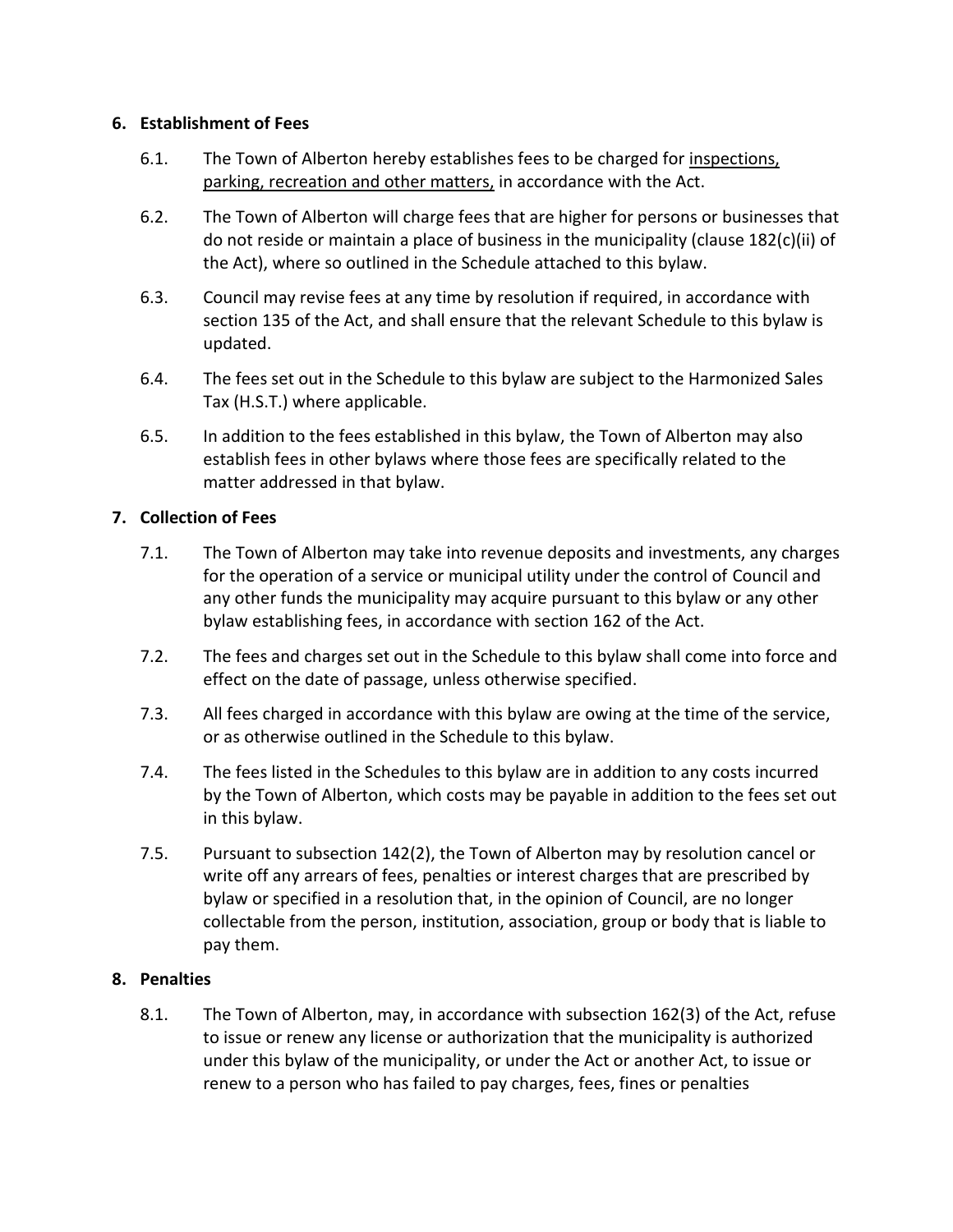established in the Schedule to this bylaw, including any interest accruing to any of them.

### **9. Effective Date**

9.1. This Fees Bylaw, Bylaw# 213-3-2018, shall be effective on the date of approval and adoption below.

### **First Reading:**

This Fees Bylaw, Bylaw# 213-3-2018, was read a first time at the Council meeting held on the  $8^{\text{th}}$ day of January, 2018.

This Fees Bylaw, Bylaw# 213-3-2018, was approved by a majority of Council members present at the Council meeting held on the 8<sup>th</sup> day of January, 2018.

## **Second Reading:**

This Fees Bylaw, Bylaw# 213-3-2018, was read a second time at the Council meeting held on the 12<sup>th</sup> day of February, 2018.

This Fees Bylaw, Bylaw# 213-3-2018, was approved by a majority of Council members present at the Council meeting held on the  $12<sup>th</sup>$  day of February, 2018.

### **Approval and Adoption by Council:**

This Fees Bylaw, Bylaw# 213-3-2018, was adopted by a majority of Council members present at the Council meeting held on the  $12<sup>th</sup>$  day of February, 2018.

#### **10. Signatures**

**Mayor** (signature sealed) **Chief Administrative Officer** (signature sealed)

Schedule A

This Schedule forms part of the bylaw and may only be amended in accordance with Part 5 Division 2 of the Act.

\_\_\_\_\_\_\_\_\_\_\_\_\_\_\_\_\_\_\_\_\_\_\_\_\_\_\_\_ \_\_\_\_\_\_\_\_\_\_\_\_\_\_\_\_\_\_\_\_\_\_\_\_\_\_\_\_\_\_\_\_